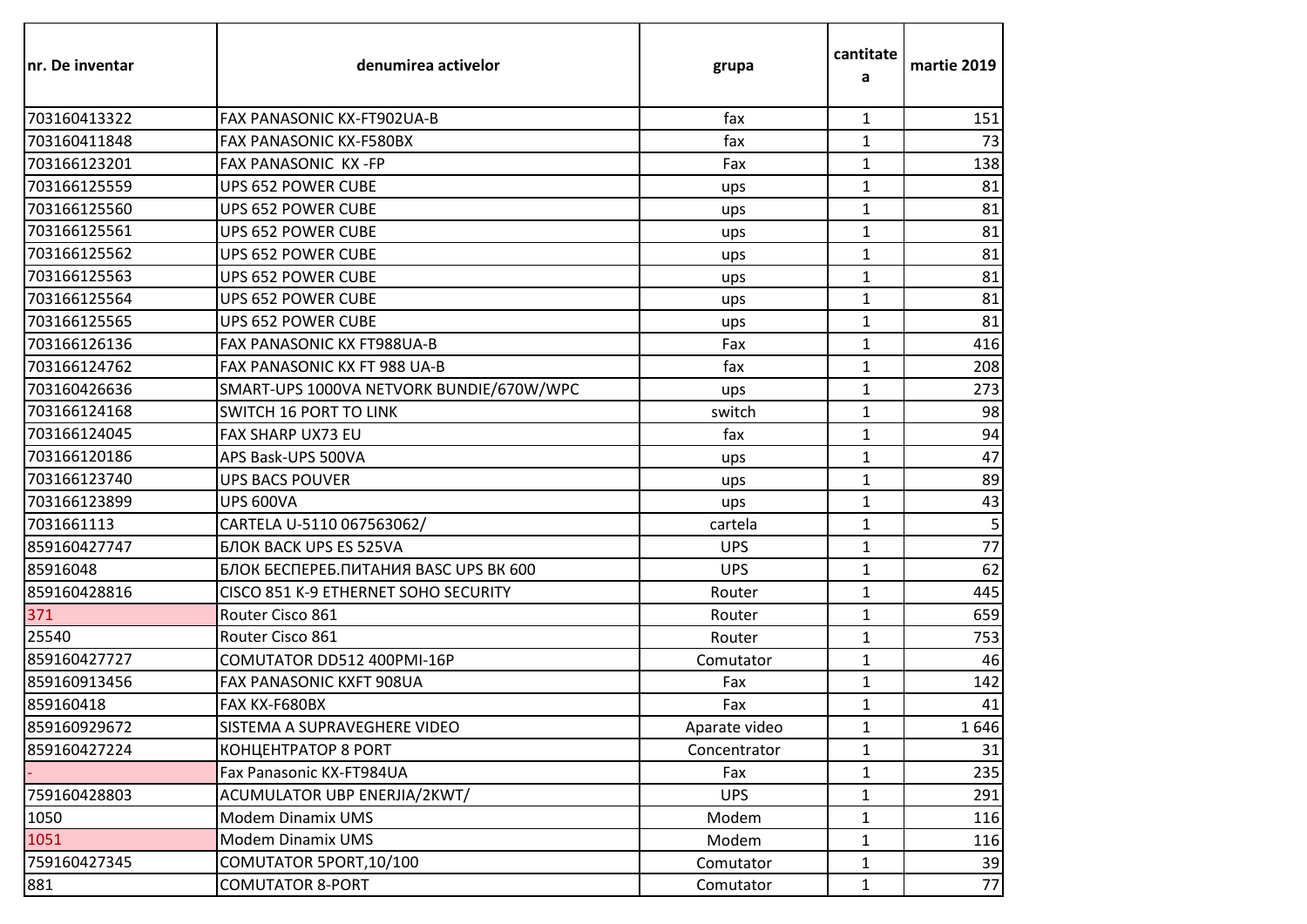| 759160427988     | COMUTATOR SWITCH10/100MBPSN-WAY24PORTS    | Switch       | 1            | 110 |
|------------------|-------------------------------------------|--------------|--------------|-----|
| 759160427893     | POYTEP DYNAMIXUM-S/ БАНК. AVIATEHNOLOGIA  | Router       | $\mathbf{1}$ | 90  |
| 759160428245     | CISCO 851-K9 ETHERNET SOHO                | Router       | $\mathbf{1}$ | 297 |
| 164              | TP Link 16 port / contabilitatea/         | Router       | 1            | 89  |
| 14               | UPS AIRTEK POWER (ARHIV)                  | <b>UPS</b>   | $\mathbf{1}$ | 80  |
| 854160428207     | UPS ENERJIE 1KW                           | <b>UPS</b>   | $\mathbf{1}$ | 276 |
| 57               | <b>BATERIE AUTO</b>                       | <b>UPS</b>   | $\mathbf{1}$ | 240 |
| 58               | <b>BATERIE AUTO</b>                       | <b>UPS</b>   | $\mathbf{1}$ | 240 |
| 854160428831     | CISCO 851K-9 ETHERNET SOHO SECURITY       | Router       | $\mathbf{1}$ | 297 |
| 854160429260     | <b>CISCO 861 ETHERNET SECURITY ROUTER</b> | Router       | $\mathbf{1}$ | 424 |
|                  | CETEB KOMMYTATOP SWITCH 16                | Comutator    | 1            | 29  |
| 459160427675     | ROUTER DYNAMIX / BANCOMAT/FAC-TJURIDICE   | Router       | $\mathbf{1}$ | 80  |
| 459160427948     | POYTEP DYNAMIX SHDSL UM-S4                | Router       | $\mathbf{1}$ | 94  |
| 459160427946     | POYTEP DYNAMIX SHDSL UM-S4                | Router       | $\mathbf{1}$ | 80  |
| 459160427818     | POYTEP DYNAMIX SHDSL UM-S4F               | Router       | $\mathbf{1}$ | 80  |
| 459160428817     | CISCO851K-9ETHERNETSOHOSECURITY           | Router       | $\mathbf{1}$ | 297 |
| 459160429387     | CISCO861-K9                               | Router       | 1            | 424 |
| 459160429334     | CISCO861ETHERNETSECURITYROUTER            | Router       | $\mathbf 1$  | 424 |
| 22415            | MODEM DINAMIX UM-S                        | Modem        | $\mathbf{1}$ | 77  |
| 22416            | MODEM DINAMIX UM-S                        | Modem        | $\mathbf{1}$ | 77  |
| 22538            | SWITCH 10/100 MBPS                        | Switch       | $\mathbf{1}$ | 40  |
| 22539            | SWITCH 10/100 MBPS                        | Switch       | $\mathbf{1}$ | 40  |
| 814160426770     | ИСТОЧНИКБ/ПЕРЕБОЙН.ПИТ. BACKUPS500        | <b>UPS</b>   | $\mathbf{1}$ | 56  |
| 814160410472     | <b>БЛОКБ/ПUPS500</b>                      | <b>UPS</b>   | $\mathbf{1}$ | 81  |
| 877              | UPS POWER COM 1500                        | <b>UPS</b>   | $\mathbf{1}$ | 195 |
| 855              | UPS SVEN PRO 625                          | <b>UPS</b>   | $\mathbf{1}$ | 67  |
| $\overline{9}77$ | <b>UPS</b>                                | <b>UPS</b>   | $\mathbf{1}$ | 246 |
| 814160427694     | Hub 3-Corn 16 port                        | Comutator    | $\mathbf{1}$ | 119 |
| 572              | <b>COMUTATOR 8 PORT</b>                   | Comutator    | $\mathbf{1}$ | 58  |
| 623              | COMUTATOR 16 PORT.                        | Comutator    | 1            | 66  |
| 814160412495     | CONCENTRATOAREHUB3COM16P                  | Concentrator | $\mathbf{1}$ | 129 |
| 814160427687     | COMUTATORSWITCH8PORT.                     | Switch       | 1            | 76  |
| 806              | <b>MODEM</b>                              | Modem        | 1            | 29  |
| 814160428821     | CISCO851K-9ETHERNETSOHOSECURITY           | Router       | 1            | 408 |
| 814160428826     | CISCO851K-9ETHERNETSOHOSECURITY           | Router       | $\mathbf{1}$ | 408 |
| 814160428194     | CISCO851-K9ETHERNETSOHO                   | Router       | 1            | 408 |
| 814160429330     | CISCO861ETHERNETSECURITYROUTER            | Router       | 1            | 659 |
| 727              | <b>FAX</b>                                | fax          | $\mathbf{1}$ | 166 |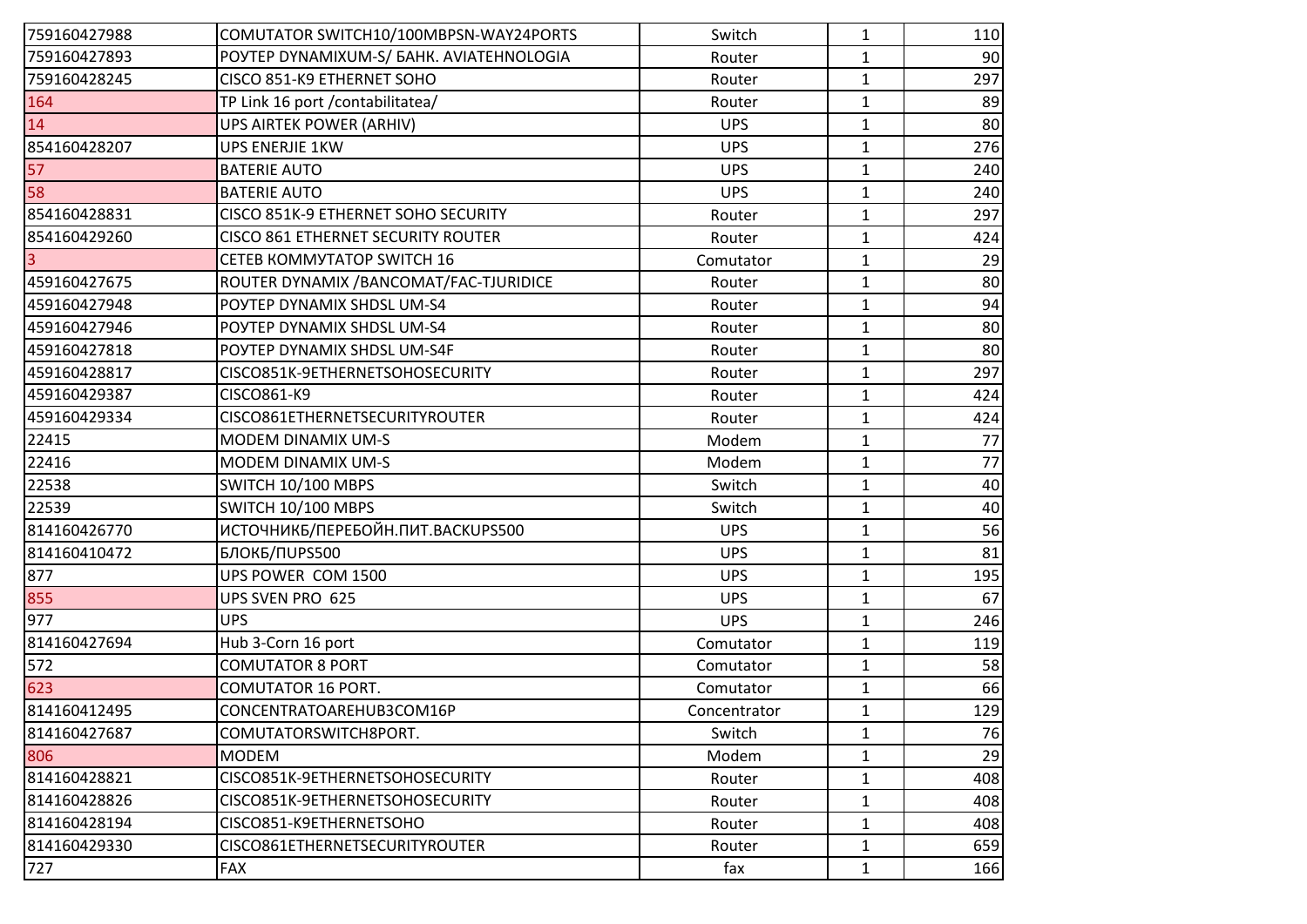| 724160427397 | ИБП SMART UPS 2200VA                     | <b>UPS</b> | 1            | 500 |
|--------------|------------------------------------------|------------|--------------|-----|
| 539          | <b>UPS 6200AP</b>                        | <b>UPS</b> | 1            | 77  |
| 540          | <b>UPS 6200AP</b>                        | <b>UPS</b> | $\mathbf{1}$ | 77  |
| 541          | <b>UPS 6200AP</b>                        | <b>UPS</b> | $\mathbf{1}$ | 77  |
| 542          | <b>UPS 6200AP</b>                        | <b>UPS</b> | $\mathbf{1}$ | 77  |
| 543          | <b>UPS 6200AP</b>                        | <b>UPS</b> | $\mathbf{1}$ | 77  |
| 544          | <b>UPS 6200AP</b>                        | <b>UPS</b> | $\mathbf{1}$ | 77  |
| 724160427800 | POYTEP DYNAMIX SHDSL UM-S4               | Router     | $\mathbf{1}$ | 60  |
| 724160428650 | CISCO 851-K9 ETHERNET SOHO               | Router     | $\mathbf{1}$ | 267 |
| 724160429142 | CISCO 851 K-9 ETHERNET SOHO SECURITY     | Router     | $\mathbf{1}$ | 334 |
| 333          | <b>ASOTEL UMS MODEM</b>                  | Modem      | 1            | 48  |
| 340          | <b>ASOTEL UMS MODEM</b>                  | Modem      | $\mathbf{1}$ | 48  |
| 724160427692 | KOMMYTATOP 3COM 16P.                     | Comutator  | $\mathbf{1}$ | 57  |
| 724160427852 | <b>KOMMYTATOP SWITH 16PORT.</b>          | Switch     | $\mathbf{1}$ | 43  |
| 724160427967 | COMUTATOR CPU SWITCH AUTOMATIC4PCSCAS441 | Switch     | $\mathbf{1}$ | 62  |
| 724160427856 | <b>KOMMYTATOP SWITCH 16 PORT</b>         | Switch     | $\mathbf{1}$ | 71  |
| 747160428907 | MODEM GPRSP/UAPARATDECASA500SV13495      | <b>UPS</b> | $\mathbf{1}$ | 354 |
| 747160428930 | MODEMGPRSP/UAPARATDECASA500SV13191       | <b>UPS</b> | $\mathbf{1}$ | 360 |
| 747160428725 | CISCO851K-9                              | cisco      | $\mathbf{1}$ | 236 |
| 747160428193 | CISCO851-K9ETHERNETSOHO                  | cisco      | $\mathbf{1}$ | 244 |
| 7471609165   | FAXPANASONICKX-FT904UA                   | Fax        | $\mathbf{1}$ | 169 |
| 369          | UPS-500va                                | ups        | $\mathbf{1}$ | 89  |
| 370          | <b>UPS-500va</b>                         | ups        | $\mathbf{1}$ | 89  |
| 506          | SITEVOI COMUTATOR 5 PORTS                | ups        | $\mathbf{1}$ | 47  |
| 531          | <b>UPS-500VA</b>                         | ups        | $\mathbf{1}$ | 80  |
| 532          | <b>UPS-500VA</b>                         | ups        | $\mathbf{1}$ | 80  |
| 615          | UPS POWER COM 1200                       | ups        | $\mathbf{1}$ | 174 |
| 616          | UPS POWER COM 1500                       | ups        | $\mathbf{1}$ | 217 |
| 245          | <b>COMUTATOR 8 PORTS</b>                 | comutator  | $\mathbf{1}$ | 71  |
| 863160427696 | KOMMYTATOP 3COM 16P                      | comutator  | 1            | 114 |
| 863160427703 | KOMMYTATOP 3COM 16P                      | comutator  | $\mathbf{1}$ | 114 |
| 863160428188 | CISCO 851-K9 ETHERNET SOHO               | ethernet   | $\mathbf{1}$ | 250 |
| 863160428221 | CISCO 851-K9 ETHERNET SOHO               | ethernet   | $\mathbf{1}$ | 244 |
| 863160428241 | CISCO 851-K9 ETHERNET SOHO               | ethernet   | $\mathbf{1}$ | 244 |
| 863160428649 | CISCO 851-K9 ETHERNET SOHO               | ethernet   | $\mathbf{1}$ | 244 |
| 863160429090 | CISCO 851-K9 ETHERNET SOHO SECURITY      | ethernet   | $\mathbf{1}$ | 267 |
| 8631661586   | <b>COMUTATOR SWITCH</b>                  | comutator  | $\mathbf{1}$ | 26  |
| 8631604204   | UPS PPOWER COM SMART 1000VA W SOTWARE    | ups        | $\mathbf{1}$ | 159 |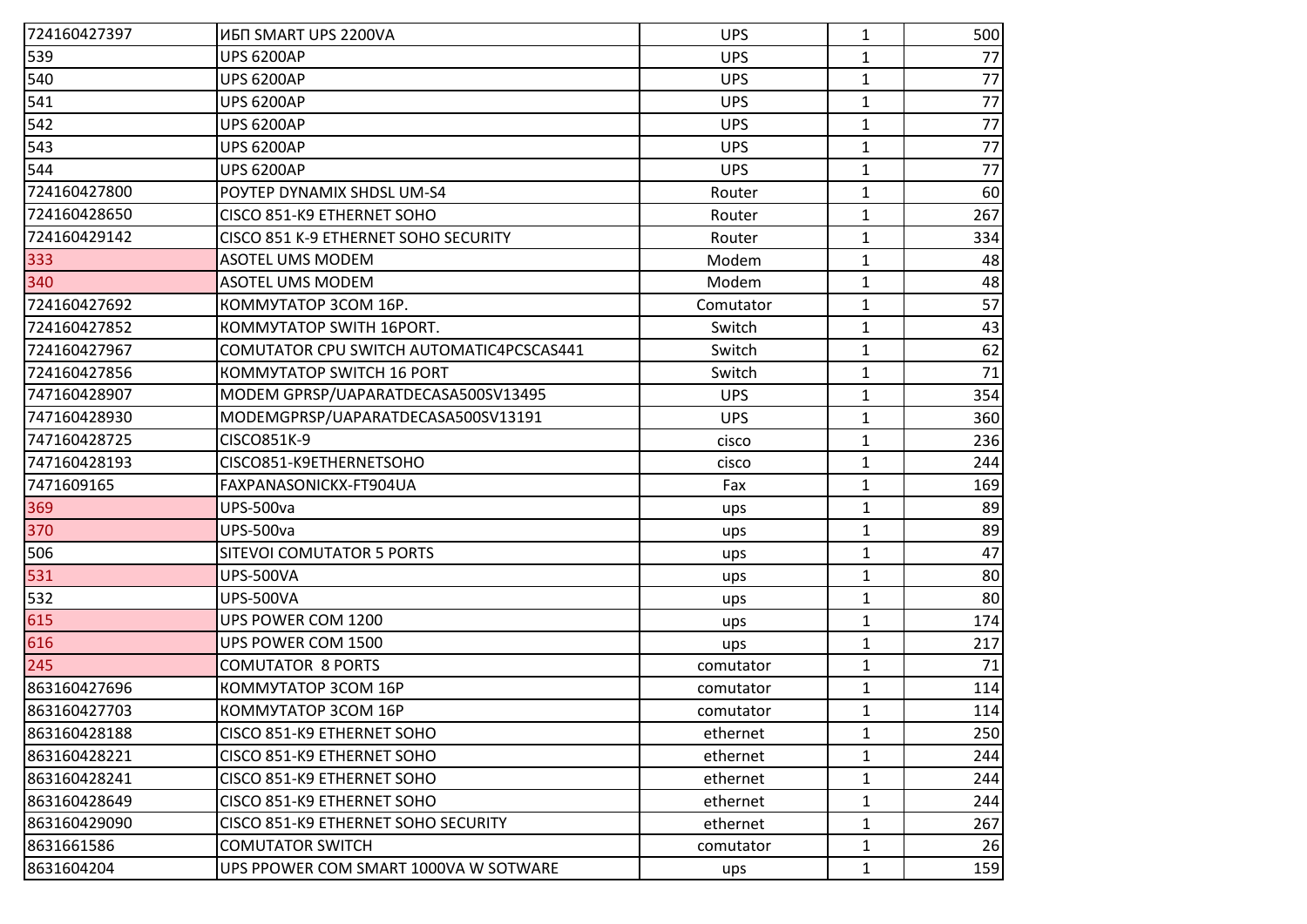| 8631604205                                                 | UPS PPOWER COM SMART 1000VA W SOTWARE          | ups       | 1            | 159 |
|------------------------------------------------------------|------------------------------------------------|-----------|--------------|-----|
| 86316611137                                                | <b>UPS</b>                                     | ups       | $\mathbf{1}$ | 163 |
| 460160427898                                               | EP-816DX-FX 16PORT SWITCH                      | switch    | $\mathbf{1}$ | 127 |
| 460160428246                                               | CISCO 851-K9 ETHERNET SOHO                     | cisco     | $\mathbf{1}$ | 358 |
| 460160429483                                               | <b>CISCO 861-K9</b>                            | cisco     | $\mathbf{1}$ | 512 |
| 460160429484                                               | CISCO 861-K9                                   | cisco     | $\mathbf{1}$ | 512 |
| 24970                                                      | CISCO 861 K-9/cocani/                          | cisco     | $\mathbf{1}$ | 428 |
| 24956                                                      | UPS /ABABII/                                   | ups       | $\mathbf{1}$ | 24  |
| 25994                                                      | <b>CWITCH TCH 24 ES 3526/</b>                  | switch    | $\mathbf{1}$ | 72  |
| 322166                                                     | COMUTATOR SWITCH / PACIFIC/TPLINC              | switch    | $\mathbf{1}$ | 29  |
| 79                                                         | UPS AITEK/ na polu u okna                      | ups       | $\mathbf{1}$ | 130 |
| 8611604117                                                 | FAX PANASONIC KX FT72RU                        | fax       | $\mathbf{1}$ | 232 |
| 861160427690                                               | KOMMYTATOP 3COM 16P.                           | comutator | $\mathbf{1}$ | 151 |
| 861160427704                                               | KOMMYTATOP 3COM 16P.                           | comutator | $\mathbf{1}$ | 151 |
| 861160428242                                               | CISCO 851-K9 ETHERNET SOHO                     | cisco     | $\mathbf{1}$ | 310 |
| 861160428243                                               | CISCO 851-K9 ETHERNET SOHO                     | cisco     | $\mathbf{1}$ | 310 |
| 861160428244                                               | CISCO 851-K9 ETHERNET SOHO                     | cisco     | $\mathbf{1}$ | 310 |
| 861160428827                                               | CISCO 851 K-9 ETHERNET SOHO SECURITY           | cisco     | $\mathbf{1}$ | 312 |
| 861160428824                                               | CISCO 851 K-9 ETHERNET SOHO SECURITY           | cisco     | $\mathbf{1}$ | 312 |
| 861160428822                                               | CISCO 851 K-9 ETHERNET SOHO SECURITY           | cisco     | $\mathbf{1}$ | 312 |
| 861160428189                                               | CISCO 851-K9 ETHERNET SOHO                     | cisco     | $\mathbf{1}$ | 317 |
| 861160429262                                               | CISCO 861 ETHERNET SECURITY ROUTER             | cisco     | $\mathbf{1}$ | 445 |
| 951                                                        | КОММУТАТОР 8-ПОРТ                              | comutator | $\mathbf{1}$ | 89  |
| 1900                                                       | FAX Panasonic LX-FT 928UA-B                    | fax       | $\mathbf{1}$ | 171 |
| 1901                                                       | FAX Panasonic LX-FT 928UA-B                    | fax       | $\mathbf{1}$ | 171 |
| 1902                                                       | Panel otopiteln. UDEN 700                      | uden700   | $\mathbf{1}$ | 179 |
| 1903                                                       | Panel otopiteln. UDEN 700                      | uden701   | $\mathbf{1}$ | 179 |
| 1904                                                       | Panel otopiteln. UDEN 700                      | uden702   | $\mathbf{1}$ | 179 |
| 1905                                                       | Panel otopiteln. UDEN 700                      | uden703   | $\mathbf{1}$ | 179 |
| 1906                                                       | Panel otopiteln. UDEN 700                      | uden704   | $\mathbf{1}$ | 179 |
| 1907                                                       | Panel otopiteln. UDEN 700                      | uden705   | $\mathbf{1}$ | 179 |
|                                                            | <b>UPS MATRIX</b>                              | ups       | 1            | 36  |
| $\begin{array}{r} 39 \\ 38 \\ 39 \\ \hline 40 \end{array}$ | UPS POWR Com 1000AP                            | ups       | $\mathbf{1}$ | 143 |
|                                                            | UPS POWR Com 1000AP                            | ups       | $\mathbf{1}$ | 143 |
|                                                            | UPS POWR Com 1000AP                            | ups       | $\mathbf{1}$ | 143 |
| 7041604199                                                 | ФАКС-МОДЕМ ZYXEL - 1496 E                      | fax       | $\mathbf{1}$ | 159 |
| 704160426700                                               | БЛОК БЕСПЕР. ПИТАНИЯ BASK UPS                  | ups       | $\mathbf{1}$ | 104 |
| 7041604917                                                 | <b>БЛОК БЕСПЕР. ПИТАНИЯ SMART UPS 650VAV/S</b> | ups       | $\mathbf{1}$ | 121 |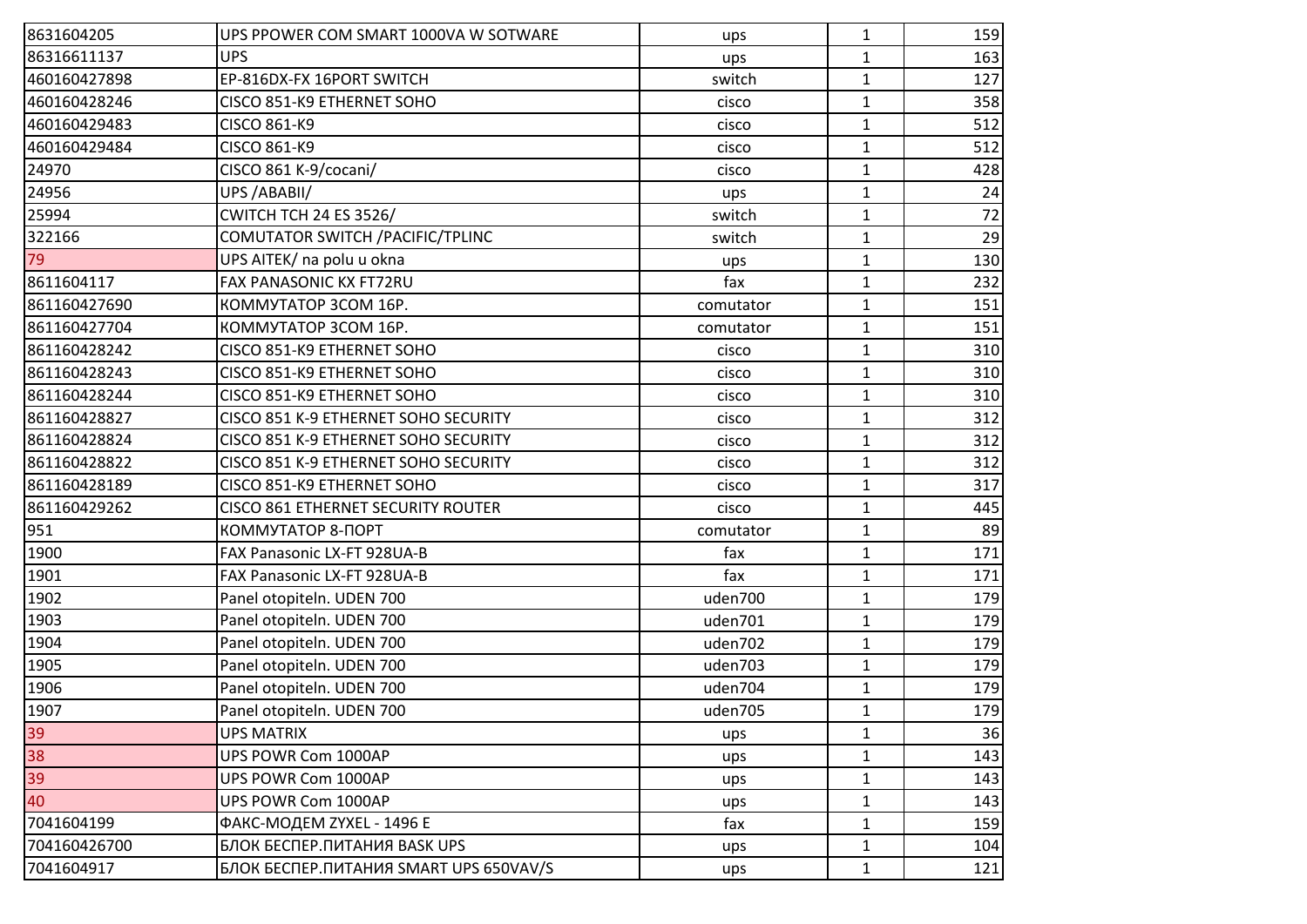| 704160426635 | ИСТОЧНИК Б/П ИБП ВАСК UPS 500VA              | ups       | 1            | 178     |
|--------------|----------------------------------------------|-----------|--------------|---------|
| 7041604201   | <b>БЛОК БЕСПЕР. ПИТАНИЯ UPS SMART 700 VA</b> | ups       | $\mathbf{1}$ | 175     |
| 704160427807 | ИБП SMART UPS 1000VA                         | ups       | $\mathbf{1}$ | 485     |
| 704160427697 | KOMMYTATOP 3COM 16P.                         | comutator | $\mathbf{1}$ | 140     |
| 704160427566 | COMUTATOR 3COM OFFICECONNECT 16P             | comutator | $\mathbf{1}$ | 145     |
| 704160427724 | KOMMYTATOP 3COM 16P.                         | comutator | $\mathbf{1}$ | 155     |
| 704160427714 | KOMMYTATOP SWITCH SMC-3, 8P.                 | comutator | $\mathbf{1}$ | 94      |
| 704160427715 | KOMMYTATOP SWITCH QUICKLAN 16P.              | comutator | $\mathbf{1}$ | 108     |
| 704160428829 | CISCO 851 K-9 ETHERNET SOHO SECURITY         | cisco     | $\mathbf{1}$ | 320     |
| 704160428828 | CISCO 851 K-9 ETHERNET SOHO SECURITY         | cisco     | $\mathbf{1}$ | 320     |
| 704160428186 | CISCO 851-K9 ETHERMET SOHO                   | cisco     | $\mathbf{1}$ | 326     |
| 704160428187 | CISCO 851-K9 ETHERNET SOHO                   | cisco     | $\mathbf{1}$ | 326     |
| 704160429143 | CISCO 851 K-9 ETHERNET SOHO SECURITY         | cisco     | $\mathbf{1}$ | 410     |
| 704160427643 | POYTEP CISCO 805 ETHERNET/SERIAL             | cisco     | $\mathbf{1}$ | 1 2 5 7 |
| 1218         | КОММУТАТОР СЕТЕВОЙ SWITCH                    | comutator | $\mathbf{1}$ | 42      |
| 1219         | КОММУТАТОР СЕТЕВОЙ 3 СОМ                     | comutator | $\mathbf{1}$ | 105     |
| 1221         | УСИЛИТЕЛЬ ПАМЯТИ                             | comutator | $\mathbf{1}$ | 49      |
| 1155         | <b>KOMMYTATOP</b>                            | comutator | $\mathbf{1}$ | 125     |
| 1134         | <b>COMUTATOR SWITCH</b>                      | comutator | $\mathbf{1}$ | 69      |
| 1215         | FAX PANASONIC984                             | fax       | $\mathbf{1}$ | 257     |
| 24           | <b>COMUTATOR</b>                             | comutator | $\mathbf{1}$ | 35      |
| 125          | <b>FAX PANASONIC</b>                         | fax       | $\mathbf{1}$ | 336     |
| 138          | SWITCH 16PORT TP LINK TL SG 1016             | switch    | $\mathbf{1}$ | 184     |
| 860160427608 | COMUTATOR 3COM OFFICECONNECT 16P             | comutator | $\mathbf{1}$ | 131     |
| 860160427699 | KOMMYTATOP SWITCH FAST ETHERNET 16PORT.      | comutator | $\mathbf{1}$ | 126     |
| 860160427700 | KOMMYTATOP SWITCH 3COM 8P./CIMISLIA          | comutator | $\mathbf{1}$ | 126     |
| 860160427701 | KOMMYTATOP 3COM 16P.                         | comutator | $\mathbf{1}$ | 126     |
| 860160427707 | KOMMYTATOP 3COM 16P.                         | comutator | $\mathbf{1}$ | 126     |
| 860160417    | <b>МОДЕМ ТИПА IDS 1914-BXL</b>               | modem     | $\mathbf{1}$ | 83      |
| 860160427114 | MODEM IDC-5614 / LEOVO                       | modem     | $\mathbf{1}$ | 108     |
| 860160432    | <b>МОДЕМ ТИПА IDS 2814</b>                   | modem     | $\mathbf{1}$ | 88      |
| 860160433    | <b>МОДЕМ ТИПА IDS 2814</b>                   | modem     | 1            | 88      |
| 8601661120   | MODEM PRESTIJ791                             | modem     | $\mathbf{1}$ | 56      |
| 8601661121   | MODEM PRESTIJ 791R                           | modem     | $\mathbf{1}$ | 56      |
| 860160428191 | CISCO 851-K9 ETHERNET SOHO                   | cisco     | $\mathbf{1}$ | 263     |
| 860160428220 | CISCO 851-K9 ETHERNET SOHO                   | cisco     | $\mathbf{1}$ | 257     |
| 860160428815 | CISCO 851 K-9 ETHERNET SOHO SECURITY         | cisco     | $\mathbf{1}$ | 258     |
| 794160428933 | MODEM GPRS P/U APARAT DE CASA 500SV12548     | modem     | $\mathbf{1}$ | 527     |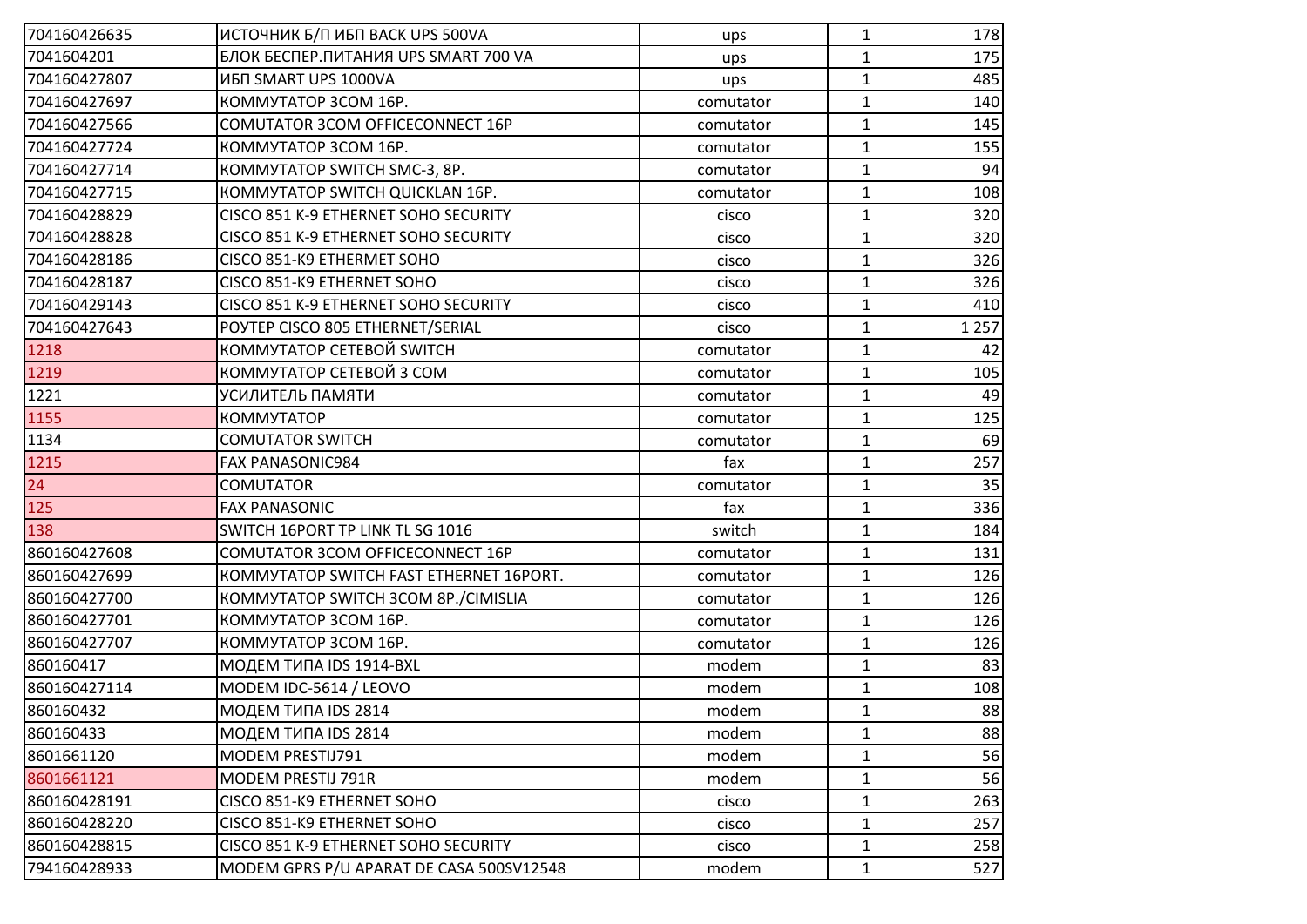| 794160426780 | БЛОК БЕСПРЕБОЙН.ПИТАНИЯ BASK UPS 300 VA | ups       | $\mathbf{1}$ | 109 |
|--------------|-----------------------------------------|-----------|--------------|-----|
| 794160427664 | КОММУТАТОР 16-ПОРТ.                     | comutator | $\mathbf{1}$ | 160 |
| 794160428247 | CISCO 851-K9 ETHERNET SOHO              | cisco     | $\mathbf{1}$ | 344 |
| 794160429099 | CISCO 8XX SERIES ETHERNET SOHO SECURITE | cisco     | $\mathbf{1}$ | 407 |
| 661549       | <b>COMUTATOR SWITH</b>                  | comutator | $\mathbf{1}$ | 65  |
| 661550       | <b>COMUTATOR SWITH</b>                  | comutator | 1            | 65  |
| 661705       | <b>CISCO</b>                            | cisco     | $\mathbf{1}$ | 600 |
| 49           | <b>TRANSCEND USB</b>                    | usb       | $\mathbf{1}$ | 22  |
| 67           | <b>UPS POWER</b>                        | ups       | $\mathbf{1}$ | 71  |
| 86116045     | FAX KX 680 BX                           | fax       | $\mathbf{1}$ | 191 |
| 861160438    | БЛОК БЕСПЕР. ПИТАНИЯ BASK UPS 600 VA    | ups       | $\mathbf{1}$ | 110 |
| 86116047     | ИСТОЧНИК Б/П UPS 650 VA                 | ups       | $\mathbf{1}$ | 150 |
| 86116046146  | UPS SMART 700                           | ups       | $\mathbf{1}$ | 204 |
| 861160428950 | <b>UPS 2000VA</b>                       | ups       | $\mathbf{1}$ | 396 |
| 861160427693 | KOMMYTATOP 3COM 16P.                    | comutator | $\mathbf{1}$ | 194 |
| 861160427705 | KOMMYTATOP 3COM 16P.                    | comutator | $\mathbf{1}$ | 194 |
| 481          | <b>БЛОК ПИТАНИЯ UPS-S4</b>              | ups       | $\mathbf{1}$ | 69  |
| 952          | КОММУТАТОР 8-ПОРТ                       | comutator | $\mathbf{1}$ | 90  |
| 953          | КОММУТАТОР 8-ПОРТ                       | comutator | $\mathbf{1}$ | 90  |
| 1281         | 8 ПОРТ                                  | comutator | $\mathbf{1}$ | 92  |
| 1282         | 8 ПОРТ                                  | comutator | $\mathbf{1}$ | 95  |
| 1286         | КОММУТАТОР 8-ПОРТ                       | comutator | $\mathbf{1}$ | 45  |
| 1287         | КОММУТАТОР 8-ПОРТ                       | comutator | $\mathbf{1}$ | 45  |
| 1428         | СЕТЕВОЙ КОМУТАТОР 8 ПОРТ                | comutator | $\mathbf{1}$ | 45  |
| 1735         | <b>FAX PANASONIC</b>                    | fax       | 1            | 236 |
| 1872         | <b><i><u>OAKC PANASONIC</u></i></b>     | fax       | $\mathbf{1}$ | 252 |
| 1972         | ИСТОЧНИК БЕСП. ПИТАНИЯ BASK UPS         | ups       | $\mathbf{1}$ | 63  |
| 26137        | Cloud router switch CRS125*246          | router    | $\mathbf{1}$ | 693 |
| 26138        | Cloud router switch CRS125*247          | router    | $\mathbf{1}$ | 693 |
| 26139        | Cloud router switch CRS125*248          | router    | $\mathbf{1}$ | 693 |
| 22163        | ups povercom warrior - 600 va           | ups       | $\mathbf{1}$ | 60  |
| 23198        | ups povercom warrior - 600 va           | ups       | 1            | 63  |
| 23360        | ups povercom turbo - 1000/              | ups       | $\mathbf{1}$ | 91  |
| 23740        | ups bacs pouver                         | ups       | $\mathbf{1}$ | 118 |
| 23899        | ups 600va                               | ups       | $\mathbf{1}$ | 58  |
| 25560        | ups 652 power cube                      | ups       | $\mathbf{1}$ | 150 |
| 25561        | ups 652 power cube                      | ups       | $\mathbf{1}$ | 107 |
| 25564        | ups 652 power cube                      | ups       | $\mathbf{1}$ | 107 |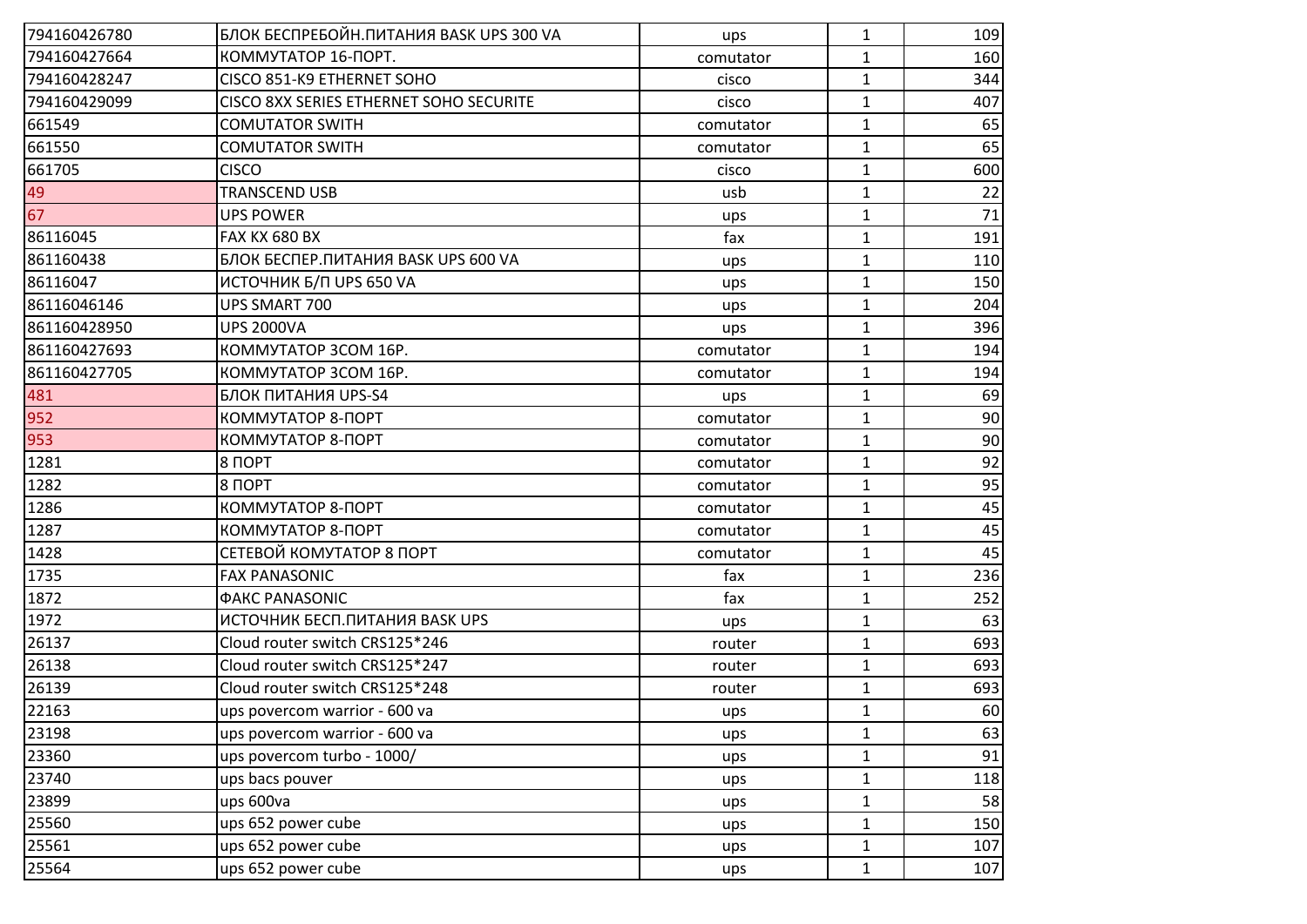| 166124618<br>ups pover/com 1500 ap<br>$\mathbf{1}$<br>ups                              | 262  |
|----------------------------------------------------------------------------------------|------|
|                                                                                        |      |
| источник б/п питания<br>703160426970<br>$\mathbf{1}$<br>ups                            | 122  |
| APC BACR - UPS 1000 VA<br>703160428810<br>$\mathbf{1}$<br>ups                          | 396  |
| источник б/п питания<br>703160427078<br>$\mathbf{1}$<br>ups                            | 459  |
| APC SMART - UPS 1000 VA<br>$\mathbf{1}$<br>703160428059<br>ups                         | 634  |
| 703160429332<br>UPS SMART 1500VA<br>$\mathbf{1}$<br>ups                                | 911  |
| fax<br>862160459<br><b><i>ФАКС PANASONIC</i></b><br>$\mathbf{1}$                       | 134  |
| fax<br>$\mathbf{1}$<br>862160467<br><b>FAX PANASONIC</b>                               | 327  |
| 862160476<br><b>FAX PANASONIC SP</b><br>fax<br>$\mathbf{1}$                            | 436  |
| 862160428942<br>MODEM GPRS P/U APARAT DE CASA 500SV28087<br>modem<br>$\mathbf{1}$      | 608  |
| 862160428056<br>ИБП APC BACK-UPS 525VA<br>$\mathbf{1}$<br>ups                          | 157  |
| 862160428057<br>ИБП APC BACK-UPS 525VA<br>$\mathbf{1}$<br>ups                          | 157  |
| 862160427702<br>KOMMYTATOP 3COM 16P.<br>$\mathbf{1}$<br>comutator                      | 204  |
| CISCO 851-K9 ETHERNET SOHO<br>862160428192<br>$\mathbf{1}$<br>cisco                    | 553  |
| БЛОК БЕСПЕРЕБОЙНОГО ПИТАНИЯ UPS-400<br>166142<br>$\mathbf{1}$<br>ups                   | 99   |
| 1661400<br><b>SETEVOI COMUTATOR</b><br>$\mathbf{1}$<br>comutator                       | 64   |
| 53<br>$\mathbf{1}$<br><b>UPS M 1000</b><br>ups                                         | 111  |
| 55<br><b>UPS 800 VA</b><br>$\mathbf{1}$<br>ups                                         | 107  |
| 56<br>$\mathbf{1}$<br><b>UPS 800 VA</b><br>ups                                         | 107  |
| $\overline{72}$<br>$\mathbf{1}$<br><b>UPS AIPTEK</b><br>ups                            | 135  |
| 73<br><b>UPS AIPTEK</b><br>$\mathbf{1}$<br>ups                                         | 135  |
| 726160427252<br><b>ИБП ВАСК UPS</b><br>$\mathbf{1}$<br>ups                             | 161  |
| 7261604143<br><b>БЛОК Б/П UPS 500</b><br>$\mathbf{1}$<br>ups                           | 244  |
| MODEM IDC 5614<br>726160427590<br>modem<br>$\mathbf{1}$                                | 203  |
| <b>MODEM INPRO</b><br>726160427116<br>modem<br>$\mathbf{1}$                            | 187  |
| 726160427941<br><b>MODEM SHDSL</b><br>$\mathbf{1}$<br>modem                            | 253  |
| 726160427942<br><b>MODEM SHDSL</b><br>modem<br>$\mathbf{1}$                            | 253  |
| 726160427695<br>KOMMYTATOP 3COM 16P.<br>$\mathbf{1}$<br>comutator                      | 250  |
| 726160427706<br>KOMMYTATOP 3COM 16P.<br>$\mathbf{1}$<br>comutator                      | 250  |
|                                                                                        | 98   |
| $\mathbf{1}$<br>ups<br><b>СЕТЕВОЙ КОНЦЕНТРАТОР HUB GENIUS/100 8POR</b><br>726160426277 |      |
| $\mathbf{1}$<br>ups<br>СЕТЕВОЙ КОНЦЕНТРАТОР / 8ПОРТ/10МБИТ/<br>726160426272            | 98   |
| 726160427362<br><b>CONCENTRATOR HUB 8PORT.</b><br>$\mathbf{1}$<br>ups                  | 172  |
| 726160428820<br>CISCO 851 K-9 ETHERNET SOHO SECURITY<br>$\mathbf{1}$<br>cisco          | 544  |
| 726160428195<br>CISCO 851-K9 ETHERNET SOHO<br>$\mathbf{1}$<br>cisco                    | 553  |
| 726160427716<br>POYTEP CISCO 805 ETHERNET/SERIAL<br>$\mathbf{1}$<br>cisco              | 1850 |